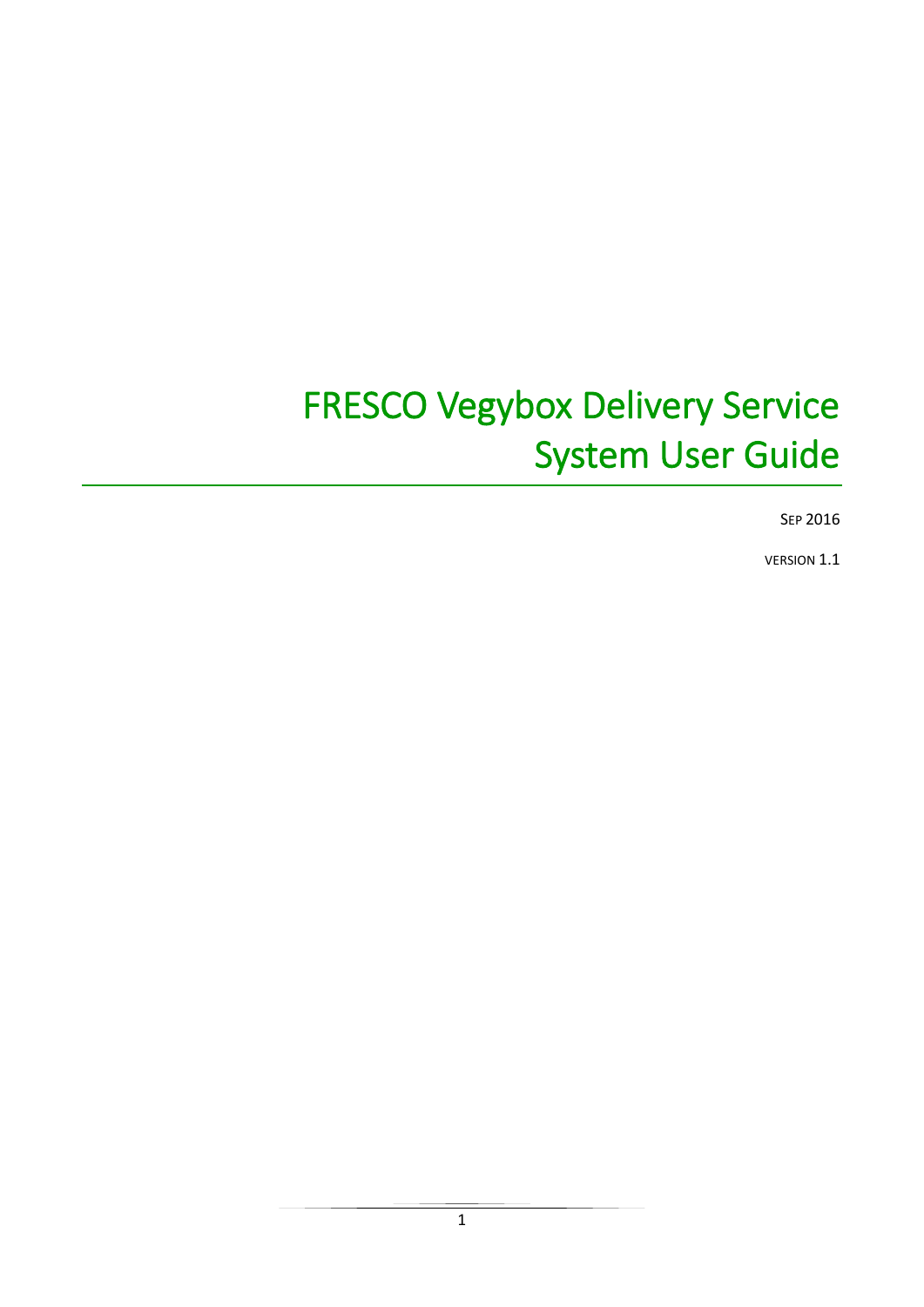## **AGENDA**

| 1. | <b>SYSTEM OVERVIEW</b>                       | 3                       |
|----|----------------------------------------------|-------------------------|
| 2. | <b>GETTING STARTED</b>                       |                         |
|    | <b>2.1: REGISTRATION</b>                     | $\overline{\mathbf{3}}$ |
|    | 2.2: LOG IN                                  | 4                       |
|    | <b>2.3: FORGOT PASSWORD</b>                  | 4                       |
|    | <b>2.4: CHANGE PASSWORD</b>                  | 5                       |
| 3. | <b>PLACING ORDER</b>                         |                         |
|    | 3.1: PLACING ORDER - VEGY BOX DETAILS        | 5                       |
|    | 3.2: PLACING ORDER - ADDING ADDITIONAL ITEMS | $\overline{7}$          |
|    | 3.3: PLACING ORDER - DELIVERY DETAILS        | 8                       |
|    | 3.4: PLACING ORDER - ORDER DETAILS           | 10                      |
| 4. | <b>MY ORDERS</b>                             |                         |
|    | <b>4.1: EDITING ORDER</b>                    | 11                      |
|    | <b>4.1.1: EDITING DELIVERY DETAILS</b>       | 11                      |
|    | <b>4.1.2: EDITING ADDRESS</b>                | 11                      |
|    | <b>4.1.3: REMOVING ADDRESS</b>               | 13                      |
|    | <b>4.2: PAUSING THE SUBSCRIPTION</b>         | 13                      |
|    | <b>4.3: RESUMING THE SUBSCRIPTION</b>        | 13                      |
|    | <b>4.4: CANCELLING THE SUBSCRIPTION</b>      | 14                      |
|    | <b>5: ORDER EDITABLE DAYS</b>                | 15                      |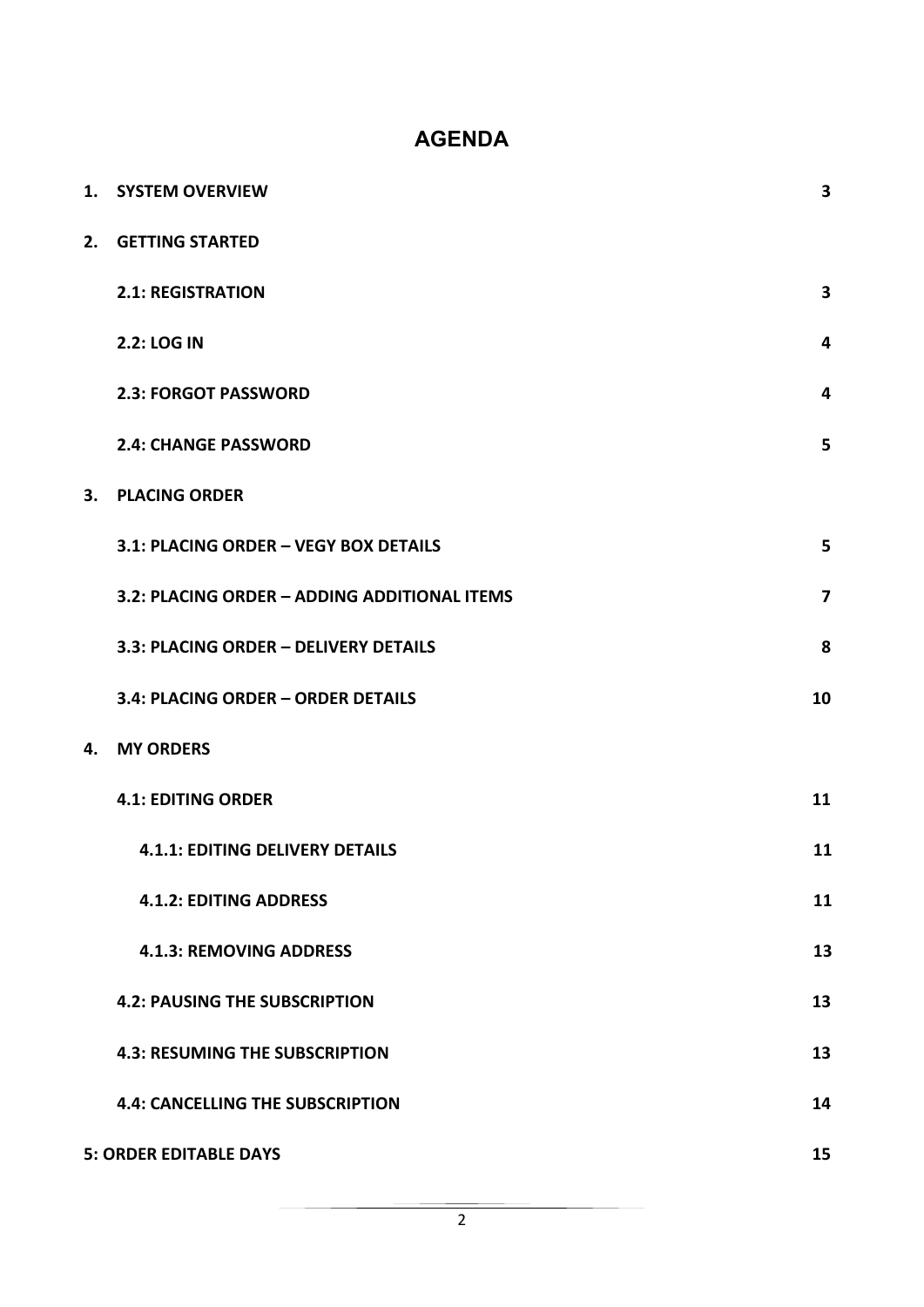# **1. System Overview**

The Fresco Vegybox Delivery Service website is a web application system that uses an intuitive user interface to allowing inputting and editing order records fast and efficient. This system provides a graphical user interface that allows a user to input all information and store it electronically to exterminate the need for using paper records.

# **2. Getting Started**

#### **2.1: Registration**

First of all, you will need to register for an account to start using the vegybox delivery service. In order to do so, you will need to provide email, name and password to get an account.

| Have an Account?         | You need to sign in or register for Vegy Box delivery service. O |  |
|--------------------------|------------------------------------------------------------------|--|
| Register<br>Sign In      |                                                                  |  |
| Email                    | johndoe@mail.com                                                 |  |
| Name.                    | John Doe                                                         |  |
| Password                 | 米津市市場所                                                           |  |
| <b>Re-Enter Password</b> | <b>WANNER</b>                                                    |  |
|                          | Register                                                         |  |
|                          |                                                                  |  |

*Note:* If the given email is already registered, you will received the message: "Registration Failed! *This email already exist!͟.* 

After you have successfully registered, you will get an email with the code to activate your account. In the email, you can click on the "Activate Now" button to activate your account. After activating your account, you may start ordering the vegy boxes.

*Note: Please check your Spam box if you cannot find our activation mail in your Inbox.*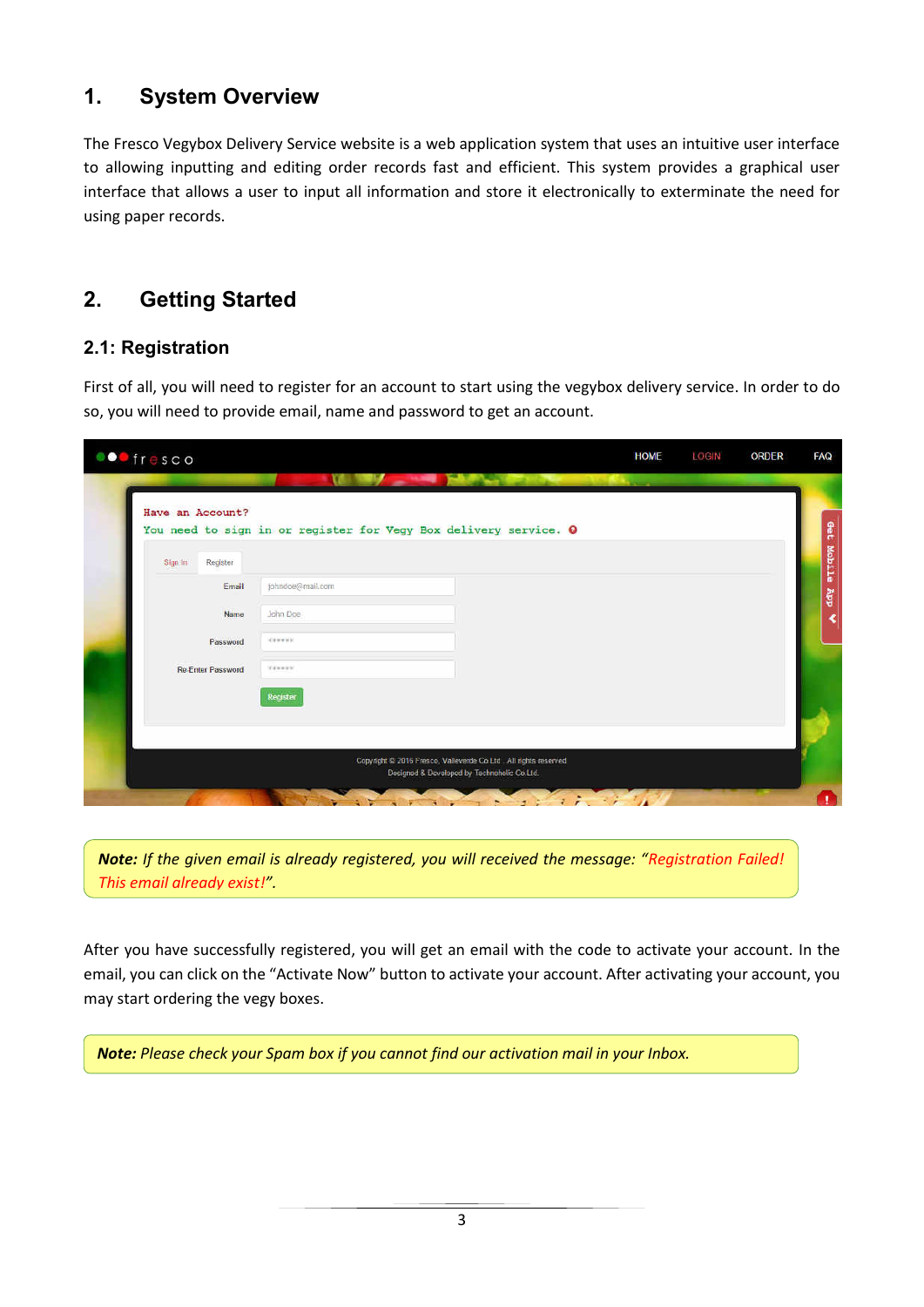### 2.2: Log in

After you have activated your account, you can now log in to the system using the registered email and password. You can find the link to the "Login" page on the top right corner of the screen. Please note that the Login menu will only show up when you haven't login yet and the system will redirect you to the Login page if you try to access the order page without logging into the system.

|                      | You need to sign in or register for Vegy Box delivery service. O |  |
|----------------------|------------------------------------------------------------------|--|
| Register             |                                                                  |  |
| Email<br>Email       |                                                                  |  |
| Password<br>Password |                                                                  |  |
| Sign in              | Forgot your password?                                            |  |
|                      |                                                                  |  |
|                      |                                                                  |  |

Note: You will not be able to login to the system and get a message saying "Sorry! Your account has been banned by the administrator!" if your account has been banned by administrator for some reason.

#### 2.3: Forgot Password

In case you have forgotten your password, click on the "Forgot your password?" link in the right corner of the login page and a dialogue box will show up. In the dialogue box, enter the email you have used to register the account then the system will send the new password to that email.

|                                            |                                | Forgot Password                                                                                                       | ×           |  |  |
|--------------------------------------------|--------------------------------|-----------------------------------------------------------------------------------------------------------------------|-------------|--|--|
| Have an Account?<br>You need to sign in or |                                | To reset your password, enter the email address you use to sign in. We will send you a new<br>password to this email. |             |  |  |
|                                            |                                | Enter your email                                                                                                      | ø           |  |  |
| Sign In                                    | Register                       |                                                                                                                       |             |  |  |
|                                            | <b>Linait</b><br><b>Hittan</b> | Close:                                                                                                                | $_{\rm OR}$ |  |  |
|                                            | <b>Pursword</b><br>Fassword    |                                                                                                                       |             |  |  |
|                                            | Slott th                       | Forgot your password?                                                                                                 |             |  |  |
|                                            |                                |                                                                                                                       |             |  |  |
|                                            |                                | Copyright @ 2016 Fresco, Valloverde Co.Ltd., All rights neervod.                                                      |             |  |  |
|                                            |                                | Designed & Developed by Technologic Co Ltd.                                                                           |             |  |  |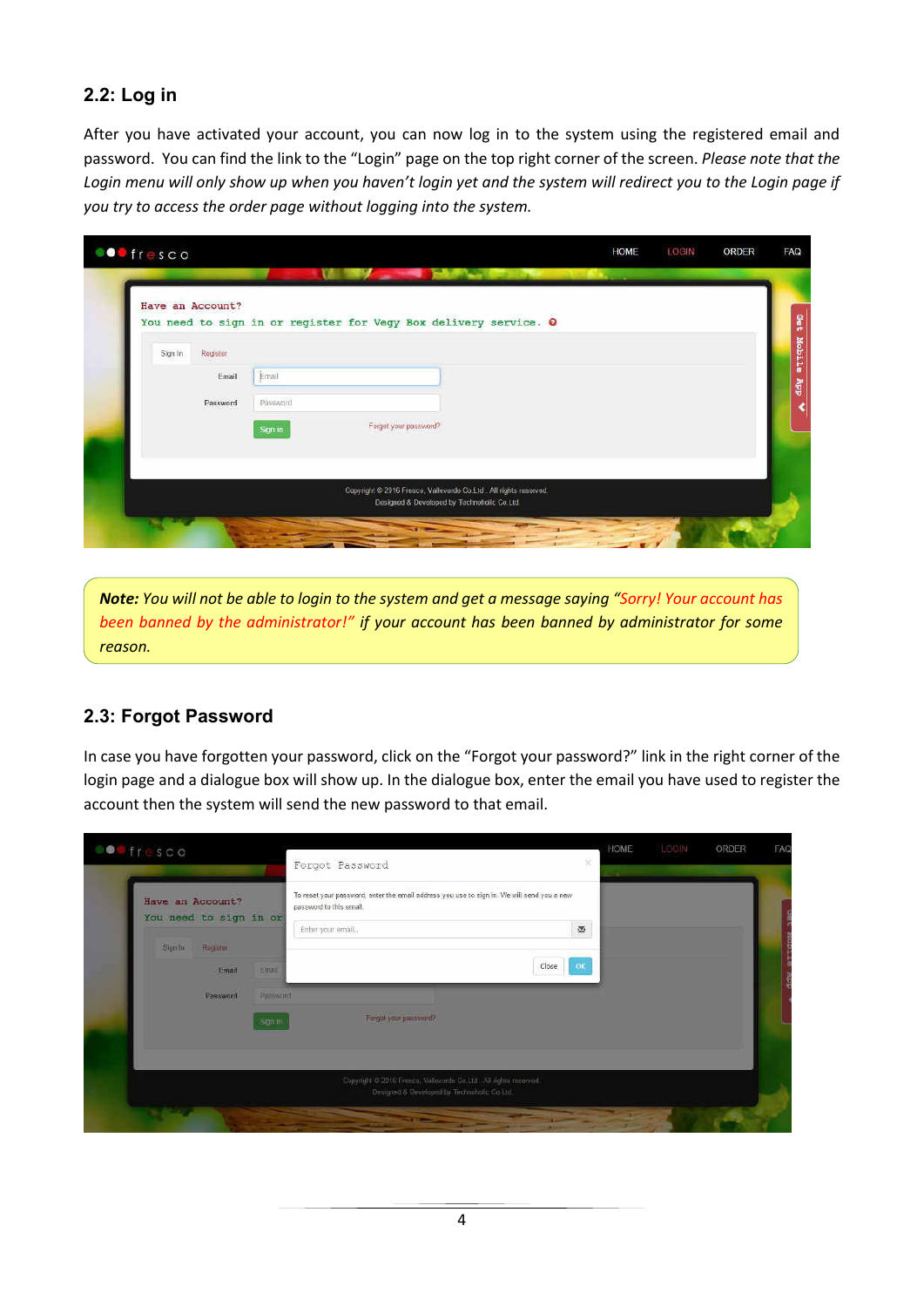## 2.4: Change Password

- 1. Login to the system using the current password or new password the system has created when you report about forgot password.
- 2. Click on the "Profile" link in menu bar then go to "Change Password" tab in Profile page.
- 3. Type in the old password correctly in the first textbox then the new password you would like to change in the second textbox and re-enter the new password in the third textbox.

| <b>OO</b> fresco                              |                                  | <b>HOME</b>                                                                                                      | <b>MY ORDERS</b> | FAQ | PROFILE | LOG OUT    |
|-----------------------------------------------|----------------------------------|------------------------------------------------------------------------------------------------------------------|------------------|-----|---------|------------|
| MY PROFILE<br>Contact Info<br>Change Password |                                  | <b>The State of Street</b>                                                                                       |                  |     |         | Ω<br>π     |
| Old Password                                  | The Passwind.                    |                                                                                                                  |                  |     |         | Mobile App |
| New Password<br>Contirm Password              | Hew Password<br>Confirm Password |                                                                                                                  |                  |     |         |            |
|                                               | Chillips <sub>2</sub>            |                                                                                                                  |                  |     |         |            |
|                                               |                                  | Copyright @ 2016 Frasco, Valievende Co Ltd., All rights reserved.<br>Hasigned & Unveraped by Technologic Co.11d. |                  |     |         |            |

#### $3<sub>1</sub>$ **Placing Order**

You can place a new order only when:

- you are newly registered
- your subscription ends in coming week  $\bullet$
- your subscription ended

#### 3.1 : Vegy Box Details

If you are newly registered, the system will provide the "Subscription" option to choose if you want to start the subscription right away or to order a single box one time to decide if you want to continue the service.

If you select "No" option, it means you choose not to subscribe for now and the system will ask you to choose the type of box you would like to try out as shown below. You can also add other additional information like the particular vegetable you do not want in your box in "Other Info" textbox.

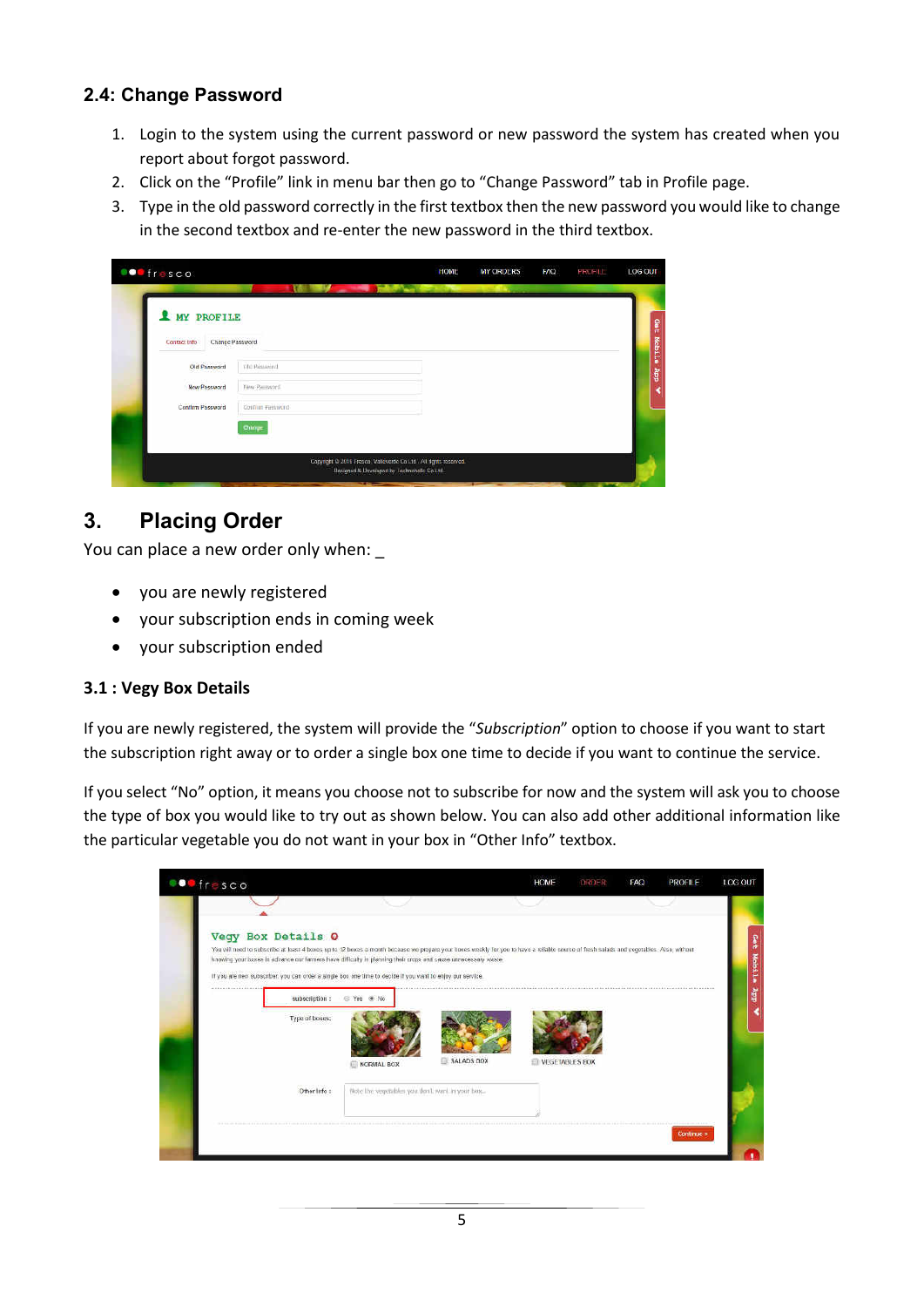If you choose "Yes" option, it means you would like to start the subscription right away then the system will ask for: \_

- 2. Number of weeks you would like to subscribe. You will need to subscribe for a **minimum of 4 weeks** to 20 weeks maximum.
- 3. Number of box you would like to order a week. You can order 1-3 box a week.
- 4. Type of boxes available to order.
- 5. Additional Information like the particular vegetable you do not want in your box.

| <b>OO</b> fresco                                                                                                                                                                                                                                                                                                                                                                                                                              |                                                |                                                                                                                 | <b>HOME</b>           | ORDER | <b>FAQ</b> | <b>PROFILE</b> |
|-----------------------------------------------------------------------------------------------------------------------------------------------------------------------------------------------------------------------------------------------------------------------------------------------------------------------------------------------------------------------------------------------------------------------------------------------|------------------------------------------------|-----------------------------------------------------------------------------------------------------------------|-----------------------|-------|------------|----------------|
|                                                                                                                                                                                                                                                                                                                                                                                                                                               | $E +$                                          |                                                                                                                 | 60                    |       |            |                |
| Vegy Box Details O<br>You will need to subscribe at least 4 boxes up to 12 boxes a month because we prepare your boxes weekly for you to have a reliable source of fresh salads and vegetables. Also, without<br>knowing your boxes in advance our farmers have difficulty in planning their crops and cause unnecessary waste.<br>If you are new subscriber, you can order a single box one time to decide if you want to enjoy our service. |                                                |                                                                                                                 |                       |       |            |                |
| Ο<br>subscription:                                                                                                                                                                                                                                                                                                                                                                                                                            | Wes O No                                       |                                                                                                                 |                       |       |            |                |
| Number of weeks you want to<br>subscribe:                                                                                                                                                                                                                                                                                                                                                                                                     |                                                |                                                                                                                 |                       |       |            |                |
| 3 Number of box you want per week:                                                                                                                                                                                                                                                                                                                                                                                                            |                                                |                                                                                                                 |                       |       |            |                |
| Type of boxes avaiable to order :                                                                                                                                                                                                                                                                                                                                                                                                             | NORMAL BOX                                     | SALADS BOX                                                                                                      | <b>VEGETABLES BOX</b> |       |            |                |
| Other Info:                                                                                                                                                                                                                                                                                                                                                                                                                                   | Note the vegetables you don't want in your box |                                                                                                                 |                       |       |            |                |
|                                                                                                                                                                                                                                                                                                                                                                                                                                               |                                                |                                                                                                                 |                       |       |            | Continue »     |
|                                                                                                                                                                                                                                                                                                                                                                                                                                               |                                                | Copyright © 2016 Fresco, Valleverde Co.Ltd. All rights reserved.<br>Designed & Developed by Technoholic Co.Ltd. |                       |       |            |                |

Then, click "Continue" button to proceed to next step.

*Note: A subscription means that you will receive the box every week on the same day. If you are new subscriber, you can order a single box one time to decide if you want to enjoy our service. After the first trial, if you want you can order again, you will need to subscribe for a minimum of 4 boxes.*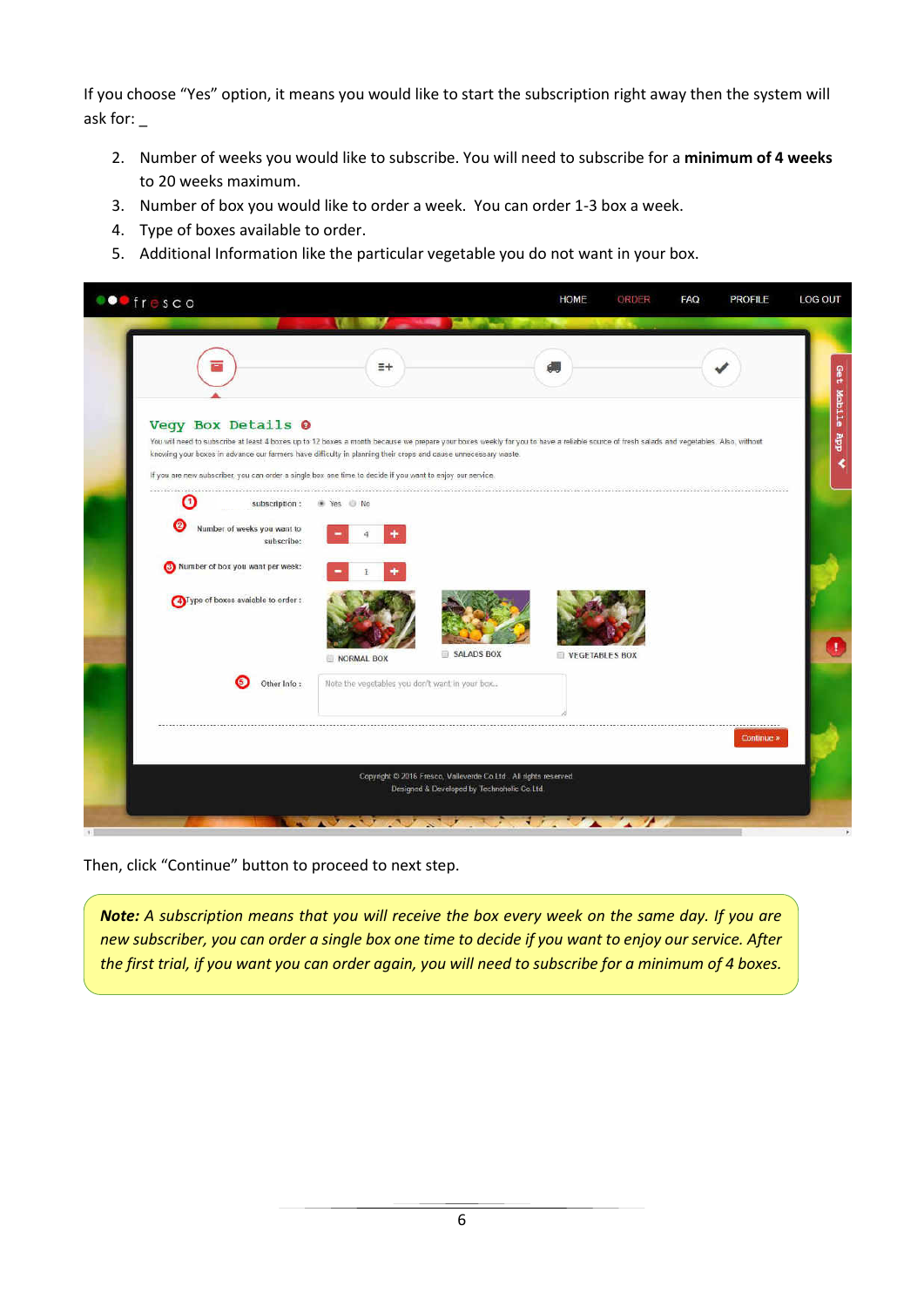#### 3.2 : Additional Items

Here, you will see a list of vegetables or herbs that can additionally be added to your order at supplemental cost.

- 1. You can also choose "No" option if you want the extra one time only or "Yes" option to include extra in every week of your subscription.
- 2. Then you can choose how many quantity you want for particular vegetables or herbs.

| <b>OD</b> fresco                                                                                                                                                                | <b>Contract Contract Contract Contract Contract</b><br><b>EQUIT</b>                                              | <b>HOME</b>                                      | ORDER<br><b>FAQ</b>                                                     | <b>LOG OUT</b><br><b>PROFILE</b> |
|---------------------------------------------------------------------------------------------------------------------------------------------------------------------------------|------------------------------------------------------------------------------------------------------------------|--------------------------------------------------|-------------------------------------------------------------------------|----------------------------------|
| 冒                                                                                                                                                                               | $E +$                                                                                                            | 繝                                                |                                                                         |                                  |
| Additional Items<br>The following are the additional products available for purchase.<br>Do you want to get additional items on every week of your subscription ?<br>© Yes ® No |                                                                                                                  |                                                  |                                                                         |                                  |
| Rocket (Vegy)                                                                                                                                                                   | Italian Basil (Vegy)                                                                                             | Leeks (Vegy)                                     |                                                                         |                                  |
| $100 \text{gr} \Rightarrow 4,000 \text{ ks}$<br>$\mathbb{1}$                                                                                                                    | $\ddot{\ddot{\ }}$                                                                                               | 100gr $\Rightarrow$ (1,000 ks)<br>$\overline{0}$ | $500 \text{gr} \Rightarrow \boxed{2,500 \text{ ks}}$<br>$\ddot{\Omega}$ |                                  |
| Purslane (vegy)<br>Purstane                                                                                                                                                     | New Potato (vegy)<br>New potato                                                                                  |                                                  |                                                                         |                                  |
| $100 \text{gr} \Rightarrow 600 \text{ ks}$<br>$\alpha$                                                                                                                          |                                                                                                                  | 1kg $\Rightarrow$ 2,000 ks)<br>$\mathbf 0$       |                                                                         |                                  |
| --------------                                                                                                                                                                  |                                                                                                                  |                                                  |                                                                         |                                  |
| * GO Back                                                                                                                                                                       |                                                                                                                  |                                                  |                                                                         | Continue »                       |
|                                                                                                                                                                                 | Copyright © 2016 Fresco, Valleverde Co.Ltd., All rights reserved.<br>Designed & Developed by Technololic Co.Ltd. |                                                  |                                                                         |                                  |
|                                                                                                                                                                                 |                                                                                                                  |                                                  | $\sim$ $\sim$                                                           |                                  |

Then, click "Continue" button to proceed to next step.

Note: You can just skip to next step by clicking "Continue" if you do not want any extra items.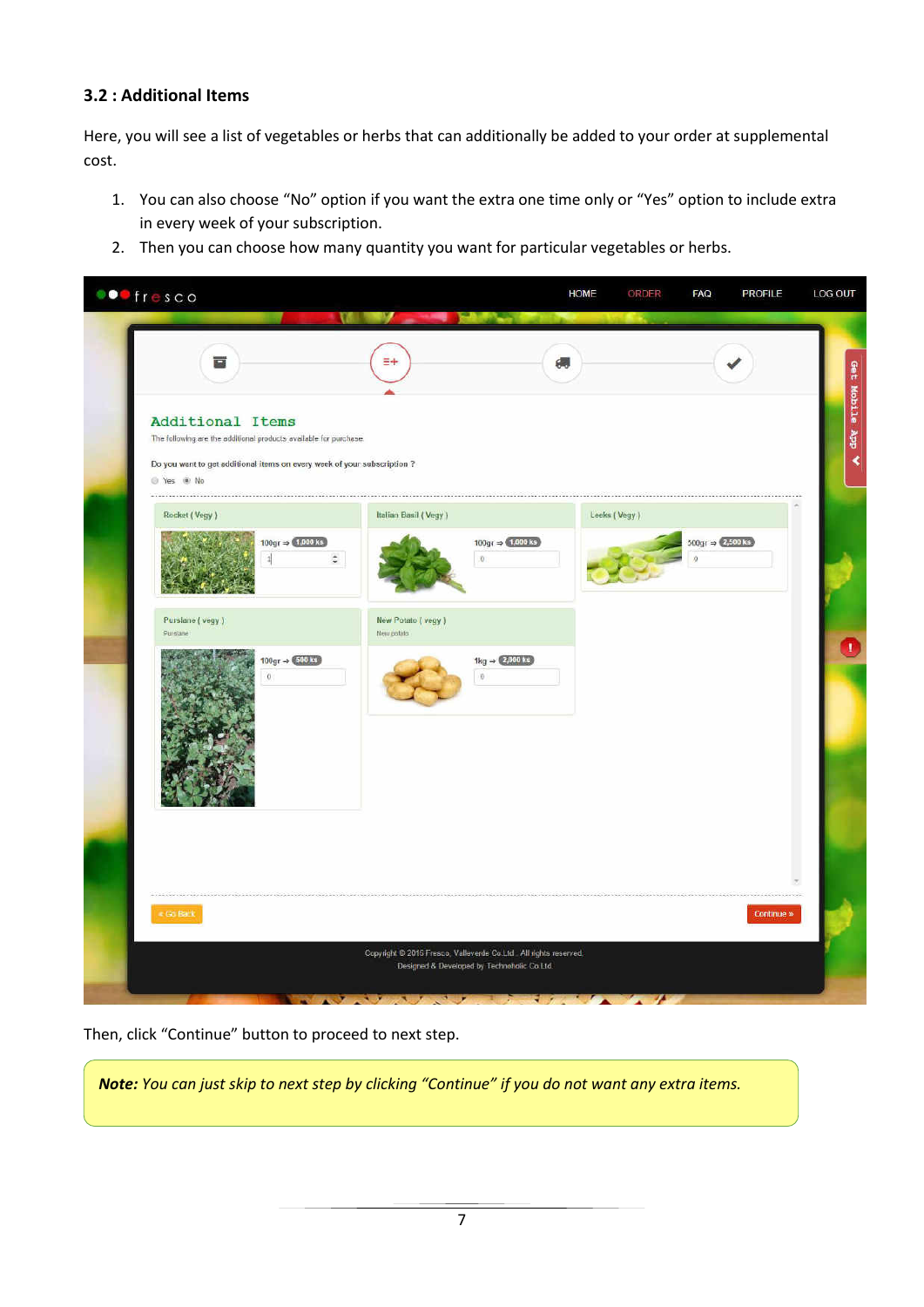#### **3.3: Delivery Details**

Here, you will need to fill out the information of your location and address for the delivery as follow: \_

| ▄                      | $#+$                                                                                                                                                                                                                                        |                                                                   |
|------------------------|---------------------------------------------------------------------------------------------------------------------------------------------------------------------------------------------------------------------------------------------|-------------------------------------------------------------------|
| Delivery Details O     | The box will be delivered according with the area you live, on Tue - Thu - Sat from 12.00 am to 4.30 pm.                                                                                                                                    |                                                                   |
| Name of Myanmar Person | Shwe Yee                                                                                                                                                                                                                                    | $\mathbf \Phi$                                                    |
| <b>Phone Number</b>    | 01 398928                                                                                                                                                                                                                                   | ℗                                                                 |
| Mobile                 | 09 448540945                                                                                                                                                                                                                                | ◙                                                                 |
| Township               | Mingalar Taung Nyurit V O<br>G)                                                                                                                                                                                                             |                                                                   |
| Delivery Day:          | ❺                                                                                                                                                                                                                                           |                                                                   |
| &nbps:                 | £<br>Satellite<br>Map<br>Thein<br>$\otimes$                                                                                                                                                                                                 | 89169<br>Myanma Gone Yi St                                        |
| $\bullet$              | 璯<br><sup>OWer Manifelay St</sup><br><b>AT PAGE</b><br>荡<br>91005<br>防<br>Phip Myay St<br>Lower 94th<br>TOTET <sub></sub><br>AS PARO<br><b>th</b> NGU<br>Moe Myanmar<br>Language Centre<br>9401 St<br>AS.G<br>ower<br>ō.<br>Theinbyu Market | <b>But of Bown</b><br>历四<br>BRIAIN                                |
|                        | Phot Myay<br><b>IDTBI</b> SI<br>Thein Phyu Market<br>rung St<br>Bo Min Yaung St<br>dosudromo cole<br>Them Phyu Road<br>95 St<br>900 pay<br>$\hat{\vec{a}}$<br>sig<br>S<br>Google                                                            | <b>02.St</b><br>(87)<br>贡民<br>Map data @2816 Google Terms of Lise |
| Address                | No.55, 101st (lower block), 2nd Floor. The apartment is in the<br>middle of the street and there is ABC convenience store under the<br>apartment.                                                                                           |                                                                   |
| Delivery Instruction   | Can give it to the cashier of the convenience store,                                                                                                                                                                                        | O                                                                 |
|                        |                                                                                                                                                                                                                                             |                                                                   |

*Note:* Please fill out the very specific details of your location in order to make sure that the delivery staff to be able to find your place of delivery easily and quickly.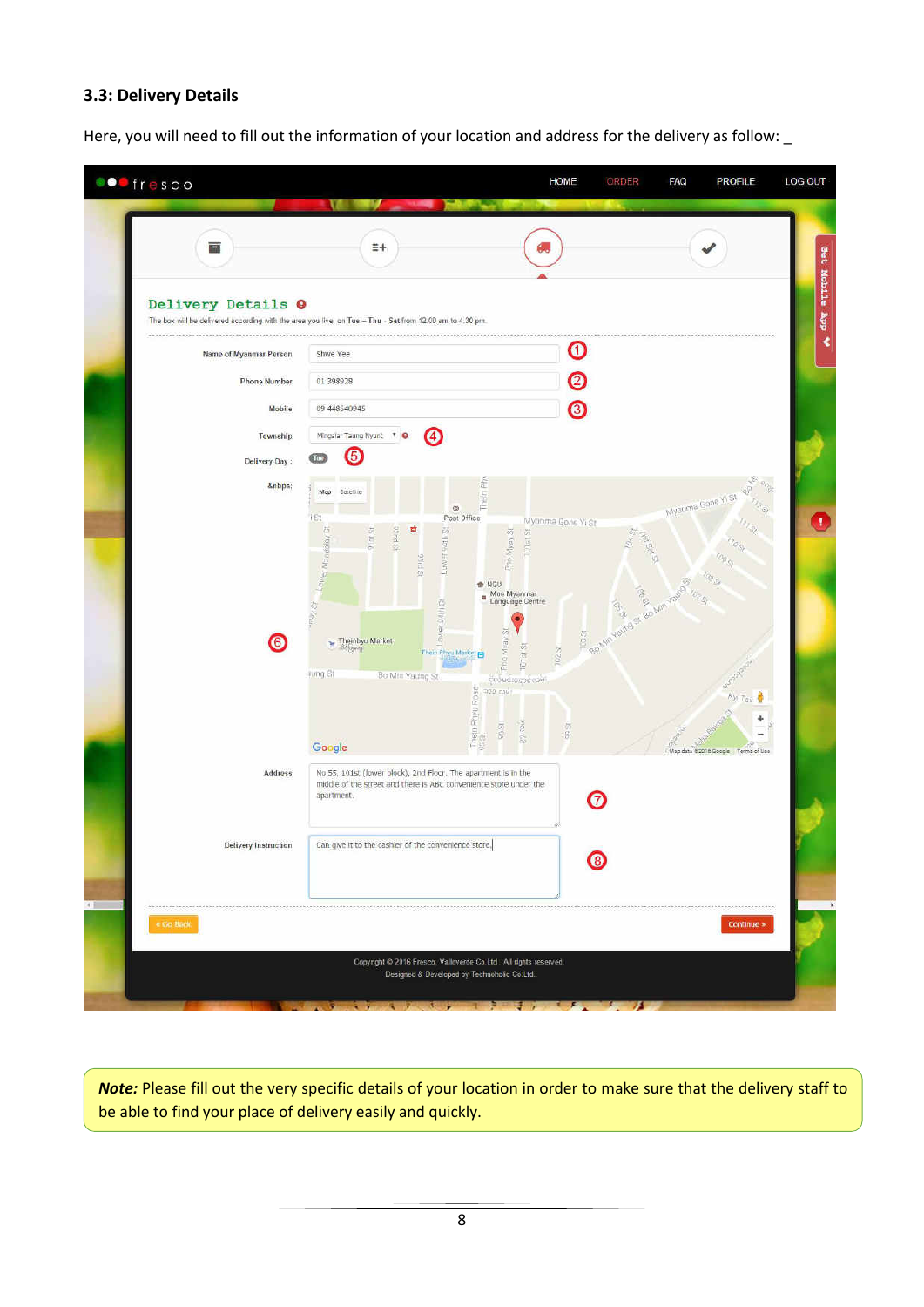- 1. Enter the name of the Myanmar person to reach out in case our Myanmar delivery staff cannot find your place or there is any problem during the delivery
- 2. Enter your home phone number to contact in case the delivery staff cannot find your place.
- 3. Enter your mobile phone number.
- 4. Choose the township of your place among the list of township that we cover.
- 5. Your delivery day depends on where you live, and can't be chosen. So the system will show you the respective delivery day of your order and the map of the chosen township.
- 6. Click & drag on the map to find your location and once you find your place, click on the map to mark the location. *Please try to mark the location as specific as you can because this exact information of the location is super useful for the delivery staff to find your place.*
- 7. Enter your full address including the building number, floor, street and landmark/building nearby.
- 8. Enter a place or instruction to leave your delivery in a safe place when you are not at home. *(According to our delivery routes and traffic, we could not tell you the exact time the delivery will be made. If you cannot be home during the delivery time, leave us your message through this instruction so that you can make sure your delivery is in safe place).*

*Note: You only need to fill out the form once since the system will store this address for upcoming order.* 

Then, click "Continue" button to proceed to next step.

Please note that we have a limited number of boxes we deliver for each delivery day. In case the delivery day you choose is fully packed, the system will take you to the below page saying that the order is closed for that delivery day. Then, click on the "Go back to order page" button to place the order with the different delivery day.

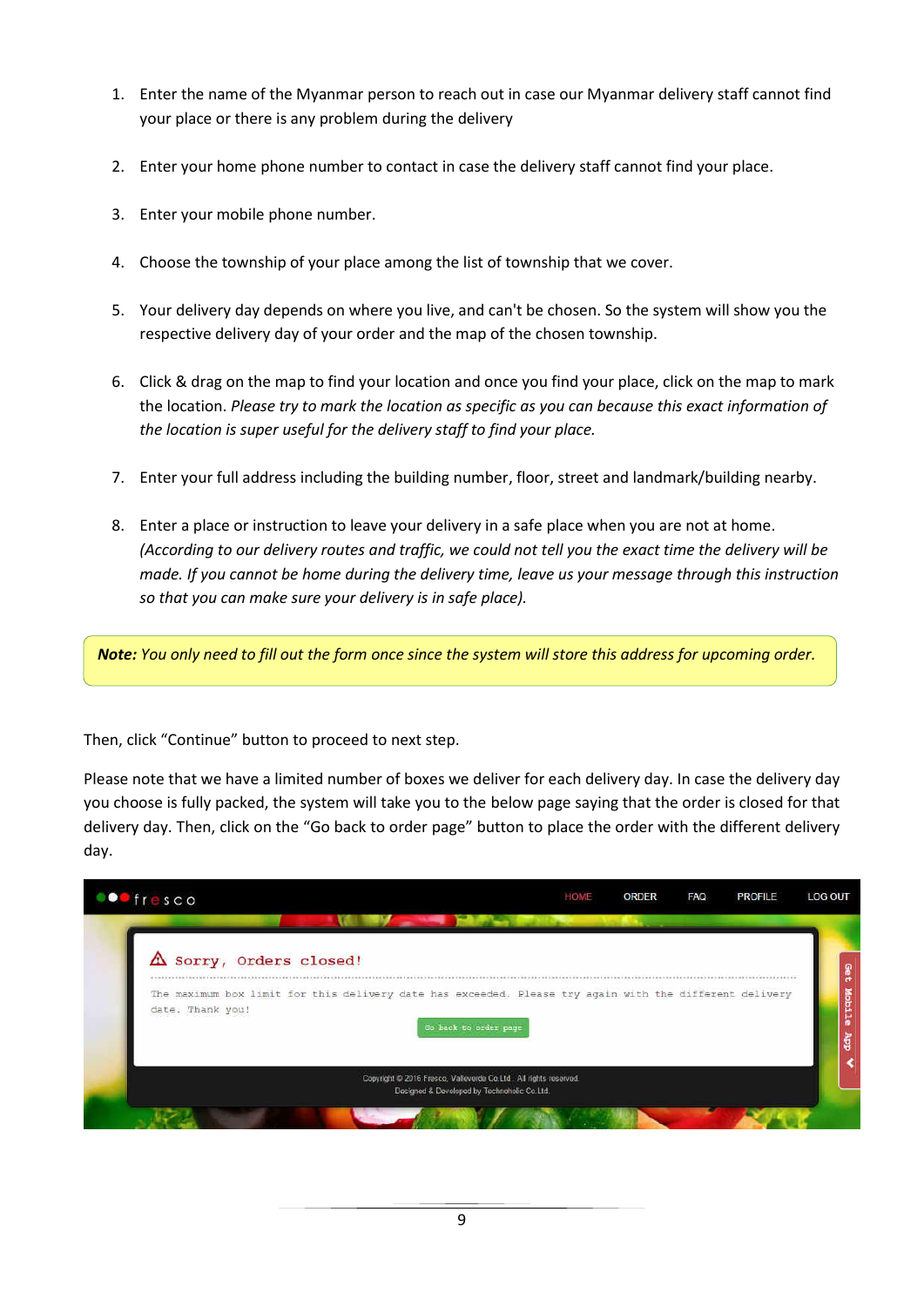#### **3.4: Order Details**

This is the order confirmation page where the system will show all the details you have filled out in the form.

- If you are not satisfied with the order, click on the "Go Back" button to modify your details.
- When you are confirmed with the details, click "Confirm Order" button to place the order to the system. Then the "Confirm Order" button will be disabled with the label "Processing..." while the system is processing the order. And when the order is placed successfully to the system, the success message dialogue box will show up including the date of your first delivery as shown below.

*Note: We require 3 working days to process your order because we do not keep a stock of vegetables in order to offer the freshest products from our farms. If your chosen delivery day does not have 3 working days, then the delivery will only be made on next week. E.g: Today is Saturday and you choose Tuesday for the delivery then the delivery will only be made on next week Tuesday because there is only 2 working days between the order date and delivery date.* 

|               | O Order Successful !                                                                                                                                                                                   |                           |            |                       |  |
|---------------|--------------------------------------------------------------------------------------------------------------------------------------------------------------------------------------------------------|---------------------------|------------|-----------------------|--|
| =             | You've successfully ordered the vegy box(es) We'll deliver your order right after 3 order<br>processing days which will start from 27-Sep-16 You can see your order processes here. Thank<br>$You.$ :) |                           |            |                       |  |
| Order Details |                                                                                                                                                                                                        |                           |            |                       |  |
|               | Shwn Year<br>No.55. 101st Rower Block). 2nd Floor. The apartment is<br>in the midde of the street and there is ABC convenience.<br>store under the apartment.<br>01 398320, OR 441540945               |                           |            | Dalivery day, Tuesday |  |
|               |                                                                                                                                                                                                        | Receipt                   |            |                       |  |
|               | Product                                                                                                                                                                                                | Qty                       | Price (Ks) | <b>Total</b> (Ka)     |  |
|               | SALADS BOX                                                                                                                                                                                             | <b>T a d weeks</b>        | 22000      | 92.000                |  |
|               | Italian Basil - Viny (100gr)                                                                                                                                                                           | л                         | 7,000      | 1,000                 |  |
|               |                                                                                                                                                                                                        |                           | Subtotal:  | 93,000                |  |
|               |                                                                                                                                                                                                        | * Go Bock   Confirm order |            |                       |  |
|               | Copyright @ 2010 Fresco, Valleyarda Co.1.td . All rights reserved.                                                                                                                                     |                           |            |                       |  |

Until the process of placing order to system is successfully completed, the button will be disabled. The time taken for order processing to the system may differ according to the speed of your internet connection. The slower the connection, the longer the processing will take. In case your connection drop or it is extremely bad, the button will be froze at the processing stage. Then you will need to refresh the browser and try again.

In case the system fails to process your order despite from the connection problem, the dialogue box will show up with the message saying that there is an error encountered when processing your request. Then you will need to refresh the browser and try again.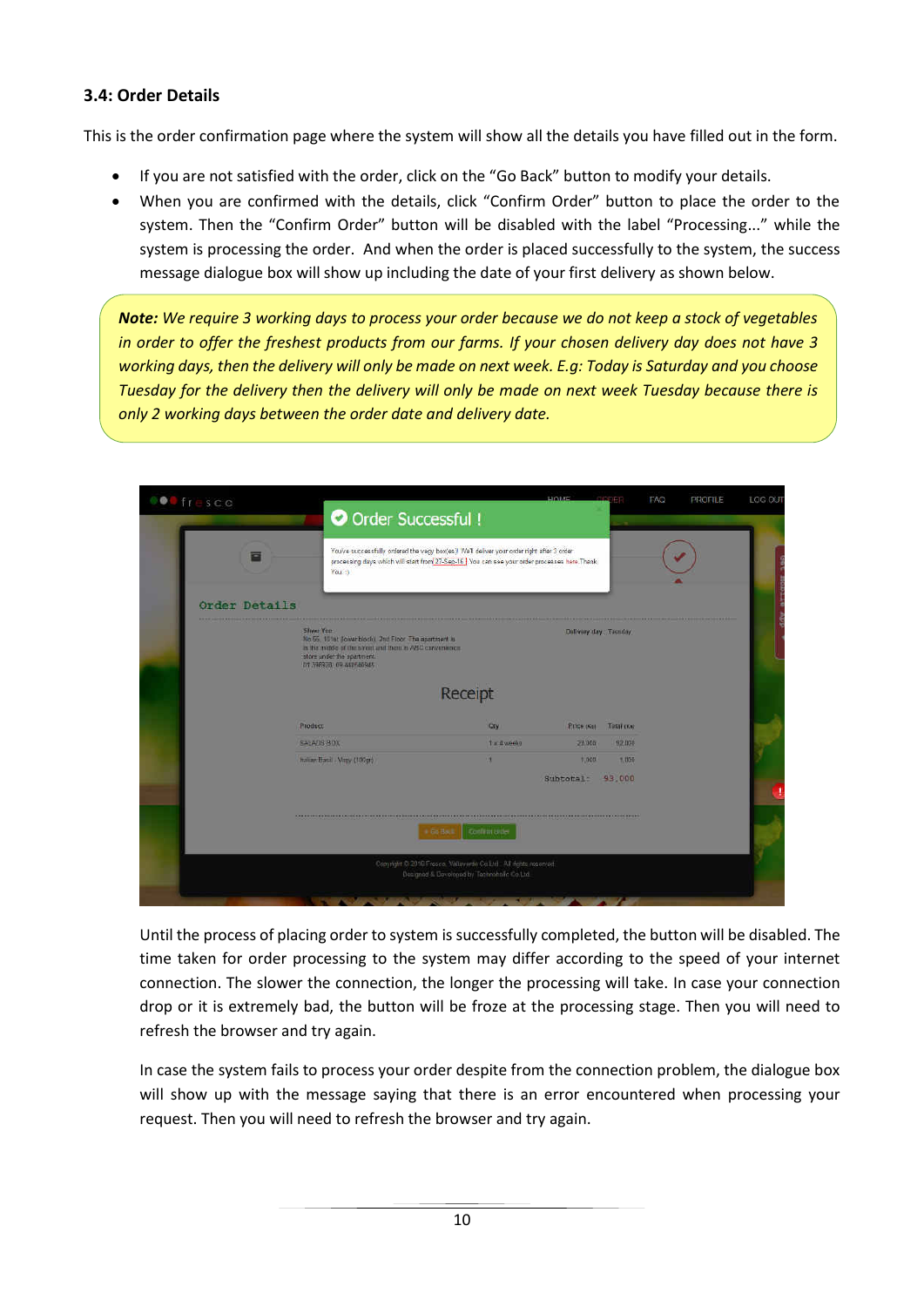#### $4.$ **My Orders**

This is the place where you can see the list of the orders you've placed. Here, you can also edit your order, on hold your subscription or cancel your subscription. However, in order to give three working days in advance to process your changes and requests, the button for these functions will only show up when it is before 3 days of delivery.

#### 4.1: Editing Order

You can modify your order details by clicking the "Edit" button on the last column of the list. By clicking the button, the system will redirect you to the page that looks the same as the "Order" page but with the detail information of your order. You can modify every single details of your order just like you place the order in the first time. The only tricky part is when you edit your delivery details.

#### 4.1.1: Editing delivery details

In delivery details section, the address you have filled out will be automatically selected as shown below. If you have added multiple address, you will see multiple option boxes there.



You can either use existing address, edit the existing address or add a new one.

#### 4.1.2: Editing address

To edit the existing address,

- 1. Choose the address you want to modify. Then the chosen address will be highlighted with green.
- 2. Click the blue "Edit" Link on the top right corner of the address box.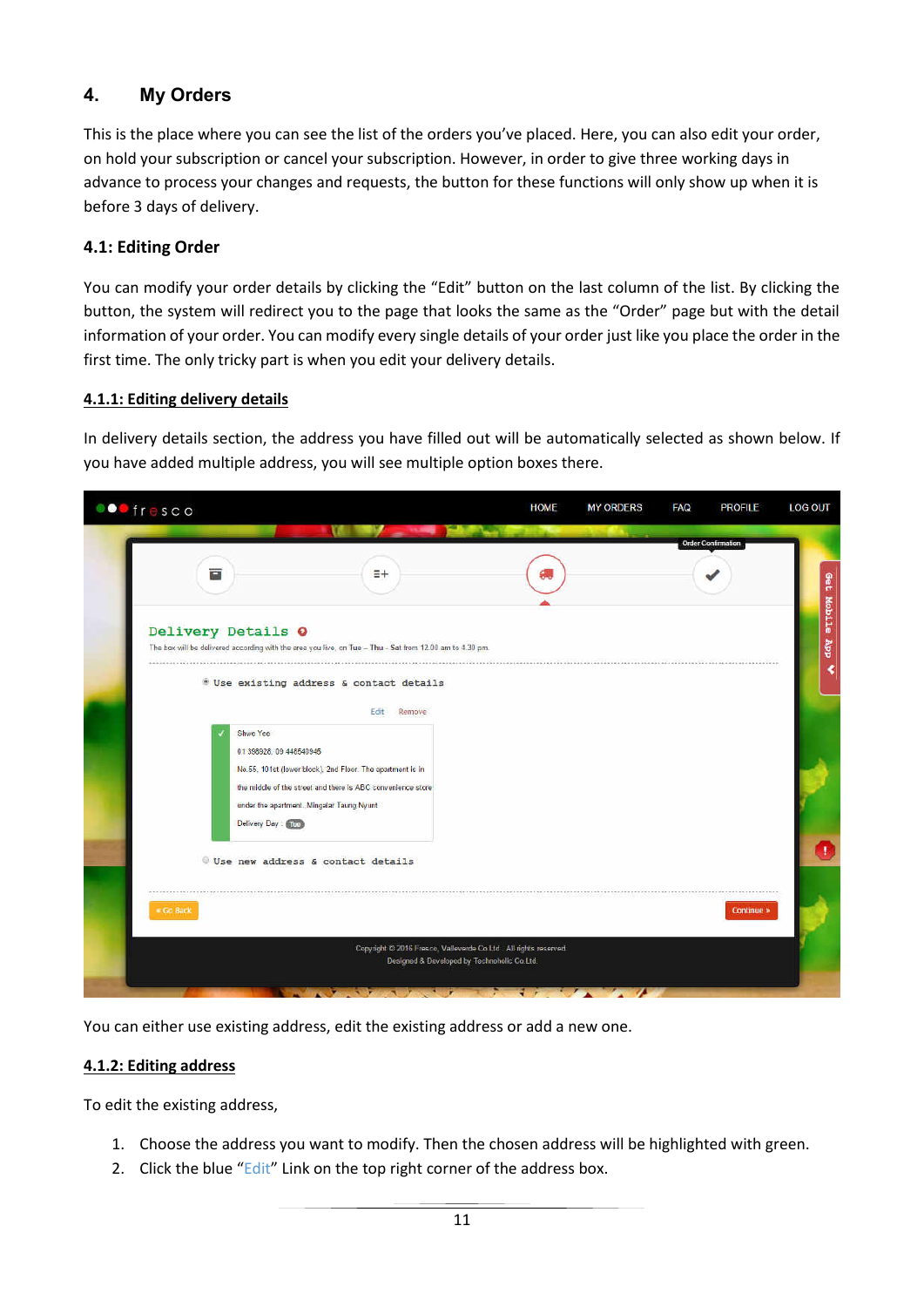3. Then the form will appear with the address information in it as shown below.

| a<br>$E +$<br>Delivery Details 0<br>The box will be delivered according with the area you live, on Tue - Thu - Sat from 12.00 am to 4.30 pm.<br>Use existing address & contact details<br>后山<br>Remove<br>Shwe Yee<br>01 398928, 09 448540945<br>No.55, 101st (lower block), 2nd Floor. The apartment is in<br>the middle of the street and there is ABC convenience store<br>under the apartment. Mingalar Taung Nyunt<br><b>Delivery Day</b> (Tue)<br>Use new address & contact details<br>Shwe Yee<br>Name<br>01 398928<br><b>Phone Number</b><br>Mobile<br>09 448540945<br>"<br>Dagon<br>Township<br>$\overline{u}$<br>Delivery Day:<br>Map Satellite<br>the electric Rd<br>Utraung Bo Ra Europe 2<br>The Yangon W<br>$=$ Ahlon Rd<br>The Yangon Gallery $\bigcirc$<br>C.Harper<br>Amu<br>Anker led<br>World KNS 1978<br>Shar<br>My Garden 11<br>Were designation<br>- Atylon Rd<br>Colo<br>Dagon Post Office @<br>Summit Parkview pw<br>Report Rd<br>Ħ<br>moneer Music<br>Lounge/Night Club<br>$\chi_{\rm c}$<br>ł<br>ibrary.<br>٠<br><b>H</b> Moderne<br>ORI BAR<br>$\overline{\phantom{0}}$<br>Google<br>Map data 62316 Google Terms of Use<br>No.55, 101st (lower block), 2nd Floor. The apartment is in the<br>Address<br>middle of the street and there is ABC convenience store under the<br>apartment.<br><b>Delivery Instruction</b><br>Note a place or instruction to leave your delivery in a safe place<br>when you are not at home.<br>Continue »<br>* Go Back<br>Copyright @ 2016 Fresco, Valleverde Co.Ltd. All rights reserved.<br>Designed & Developed by Technoholic Co.Ltd. | <b>OO</b> fresco | <b>TELESCOPE</b><br><b>Contract Contract Contract Contract</b> | <b>HOME</b> | <b>MY ORDERS</b><br>I AQ | <b>PROFILE</b><br><b>LOG OUT</b> |
|----------------------------------------------------------------------------------------------------------------------------------------------------------------------------------------------------------------------------------------------------------------------------------------------------------------------------------------------------------------------------------------------------------------------------------------------------------------------------------------------------------------------------------------------------------------------------------------------------------------------------------------------------------------------------------------------------------------------------------------------------------------------------------------------------------------------------------------------------------------------------------------------------------------------------------------------------------------------------------------------------------------------------------------------------------------------------------------------------------------------------------------------------------------------------------------------------------------------------------------------------------------------------------------------------------------------------------------------------------------------------------------------------------------------------------------------------------------------------------------------------------------------------------------------------------------------------------------------------|------------------|----------------------------------------------------------------|-------------|--------------------------|----------------------------------|
|                                                                                                                                                                                                                                                                                                                                                                                                                                                                                                                                                                                                                                                                                                                                                                                                                                                                                                                                                                                                                                                                                                                                                                                                                                                                                                                                                                                                                                                                                                                                                                                                    |                  |                                                                |             |                          |                                  |
|                                                                                                                                                                                                                                                                                                                                                                                                                                                                                                                                                                                                                                                                                                                                                                                                                                                                                                                                                                                                                                                                                                                                                                                                                                                                                                                                                                                                                                                                                                                                                                                                    |                  |                                                                |             |                          |                                  |
|                                                                                                                                                                                                                                                                                                                                                                                                                                                                                                                                                                                                                                                                                                                                                                                                                                                                                                                                                                                                                                                                                                                                                                                                                                                                                                                                                                                                                                                                                                                                                                                                    |                  |                                                                |             |                          |                                  |
|                                                                                                                                                                                                                                                                                                                                                                                                                                                                                                                                                                                                                                                                                                                                                                                                                                                                                                                                                                                                                                                                                                                                                                                                                                                                                                                                                                                                                                                                                                                                                                                                    |                  |                                                                |             |                          |                                  |
|                                                                                                                                                                                                                                                                                                                                                                                                                                                                                                                                                                                                                                                                                                                                                                                                                                                                                                                                                                                                                                                                                                                                                                                                                                                                                                                                                                                                                                                                                                                                                                                                    |                  |                                                                |             |                          |                                  |
|                                                                                                                                                                                                                                                                                                                                                                                                                                                                                                                                                                                                                                                                                                                                                                                                                                                                                                                                                                                                                                                                                                                                                                                                                                                                                                                                                                                                                                                                                                                                                                                                    |                  |                                                                |             |                          |                                  |
|                                                                                                                                                                                                                                                                                                                                                                                                                                                                                                                                                                                                                                                                                                                                                                                                                                                                                                                                                                                                                                                                                                                                                                                                                                                                                                                                                                                                                                                                                                                                                                                                    |                  |                                                                |             |                          |                                  |
|                                                                                                                                                                                                                                                                                                                                                                                                                                                                                                                                                                                                                                                                                                                                                                                                                                                                                                                                                                                                                                                                                                                                                                                                                                                                                                                                                                                                                                                                                                                                                                                                    |                  |                                                                |             |                          |                                  |
|                                                                                                                                                                                                                                                                                                                                                                                                                                                                                                                                                                                                                                                                                                                                                                                                                                                                                                                                                                                                                                                                                                                                                                                                                                                                                                                                                                                                                                                                                                                                                                                                    |                  |                                                                |             |                          |                                  |
|                                                                                                                                                                                                                                                                                                                                                                                                                                                                                                                                                                                                                                                                                                                                                                                                                                                                                                                                                                                                                                                                                                                                                                                                                                                                                                                                                                                                                                                                                                                                                                                                    |                  |                                                                |             |                          |                                  |
|                                                                                                                                                                                                                                                                                                                                                                                                                                                                                                                                                                                                                                                                                                                                                                                                                                                                                                                                                                                                                                                                                                                                                                                                                                                                                                                                                                                                                                                                                                                                                                                                    |                  |                                                                |             |                          |                                  |
|                                                                                                                                                                                                                                                                                                                                                                                                                                                                                                                                                                                                                                                                                                                                                                                                                                                                                                                                                                                                                                                                                                                                                                                                                                                                                                                                                                                                                                                                                                                                                                                                    |                  |                                                                |             |                          |                                  |
|                                                                                                                                                                                                                                                                                                                                                                                                                                                                                                                                                                                                                                                                                                                                                                                                                                                                                                                                                                                                                                                                                                                                                                                                                                                                                                                                                                                                                                                                                                                                                                                                    |                  |                                                                |             |                          |                                  |
|                                                                                                                                                                                                                                                                                                                                                                                                                                                                                                                                                                                                                                                                                                                                                                                                                                                                                                                                                                                                                                                                                                                                                                                                                                                                                                                                                                                                                                                                                                                                                                                                    |                  |                                                                |             |                          |                                  |
|                                                                                                                                                                                                                                                                                                                                                                                                                                                                                                                                                                                                                                                                                                                                                                                                                                                                                                                                                                                                                                                                                                                                                                                                                                                                                                                                                                                                                                                                                                                                                                                                    |                  |                                                                |             |                          |                                  |

- 4. Edit any information you would like to change in the form.
- 5. After finished changing the address details, click continue to use this updated address.

Please note that you may not be able to change your delivery day if orders are fully packed for that day.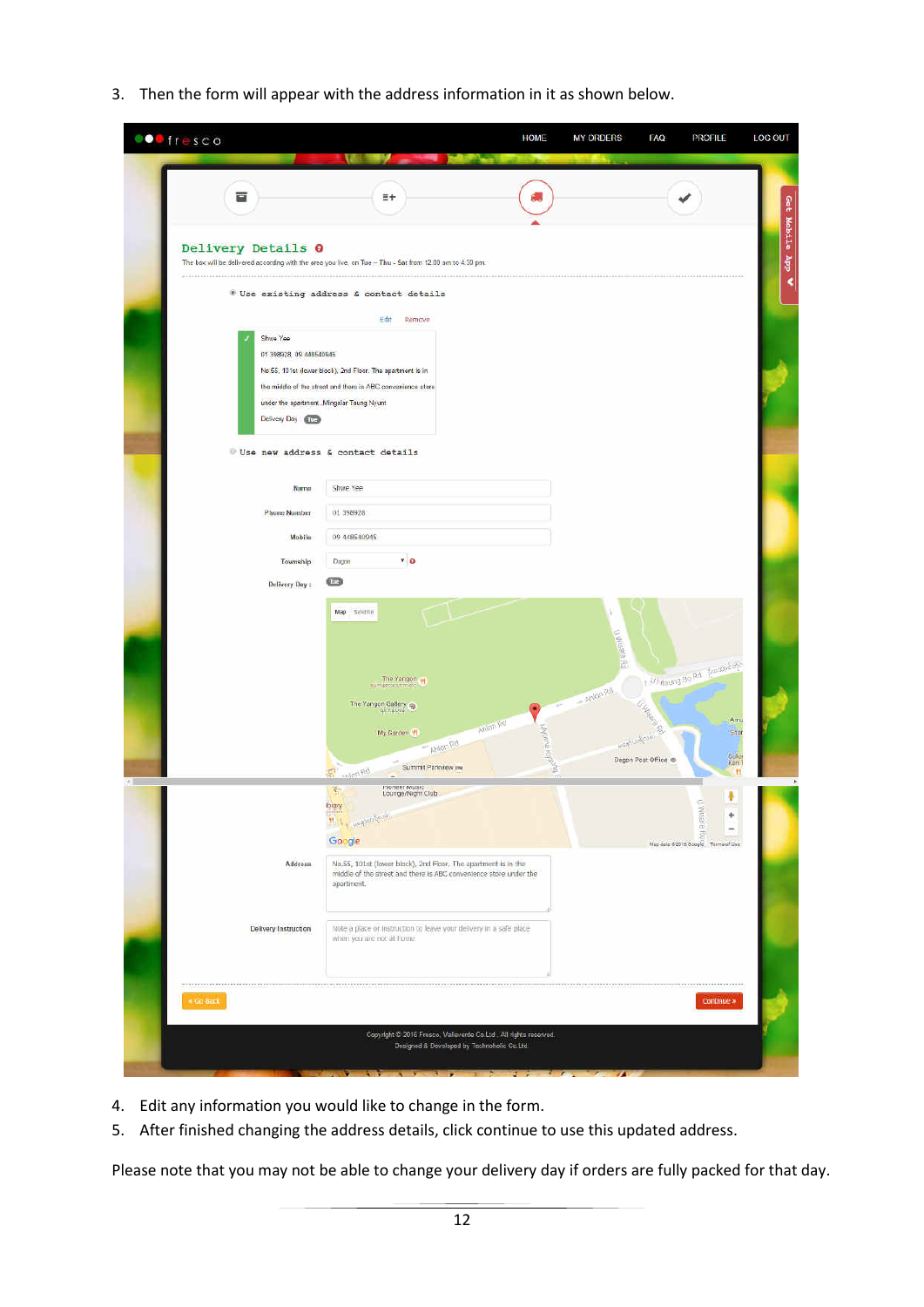#### **4.1.3: Removing address**

You can remove the address by clicking the "Remove" button on the top right corner of the address box. Then the system will automatically remove the address from your account.

When you finished modifying the order, click "Confirm Order" to update your order. Then the success message dialogue box will show up including the date of your next delivery. Just like when you placed the order, the button will be disabled until the process of updating order to system is successfully completed and the time taken for order processing to the system may differ according to the speed of your internet connection.

#### **4.2: Pausing the subscription**

Here, you can put your subscription on hold by clicking the "On hold" button. But it require 3 working days in advance to process your request. So you can only see this button before 3 days of your delivery. When your order has been successfully on hold, the dialogue box will show up saying that you have successfully paused your subscription. In case there is a problem processing your request, the dialogue box will show up with the message saying that there is an error encountered when processing your request. Then you will need to refresh the browser and try again.

#### **4.3: Resuming the subscription**

When your order is on hold, you can see the "Resume" button to enable you to restart your subscription. When your order has been restarted successfully, the dialogue box will show up with the restarting delivery day as shown below.

|                                                          | Resuming Subscription Successful !                                                                             |                                                                                                                      |            |  |               |                          |        |
|----------------------------------------------------------|----------------------------------------------------------------------------------------------------------------|----------------------------------------------------------------------------------------------------------------------|------------|--|---------------|--------------------------|--------|
| ORDERS @<br>MY.                                          | Your order subscription has been successfully resumed! You will get your order start from coming<br>"TUESDAY". |                                                                                                                      |            |  |               |                          |        |
| <b>Order Ref</b><br><b>Order Date</b><br><b>Box Type</b> |                                                                                                                |                                                                                                                      |            |  | <b>Status</b> |                          |        |
| $\cdot$ Salads box $\times$ 1<br>ORD-000183 18-09-2016   | Tue:                                                                                                           | - Hallan Basil - Visy (100gr) - 1                                                                                    | 93,000 ks: |  | Cin-going     | <b>Can Mont-</b><br>Fell | Cancel |
|                                                          |                                                                                                                | Copyright C 2016 Fresco, Valleverde Co.Ltd., All rights reserved.<br>Elestgrand & Developed by Technolicitic Co.11d. |            |  |               |                          |        |

*Note: You cannot restart the subscription on the same delivery day if the orders are fully packed for that delivery day. So if that happen, the system will asked you to try again with the different delivery date. Then you need to change the delivery day by editing the order first before you restart the subscription.* 

 This also requires 3 working days in advance to process your request. So you can only see this button before 3 days of your delivery.

#### **4.4: Cancelling subscription**

Here, the last "Cancel" button can be used for cancelling your subscription. This is when you want to stop receiving the order. Click on the button to do so and the system will ask you to give the reason for cancelling subscription so that the Administrator can review your reason and decide if your money should be refunded. You will see the following message when you have successfully cancelled your subscription.